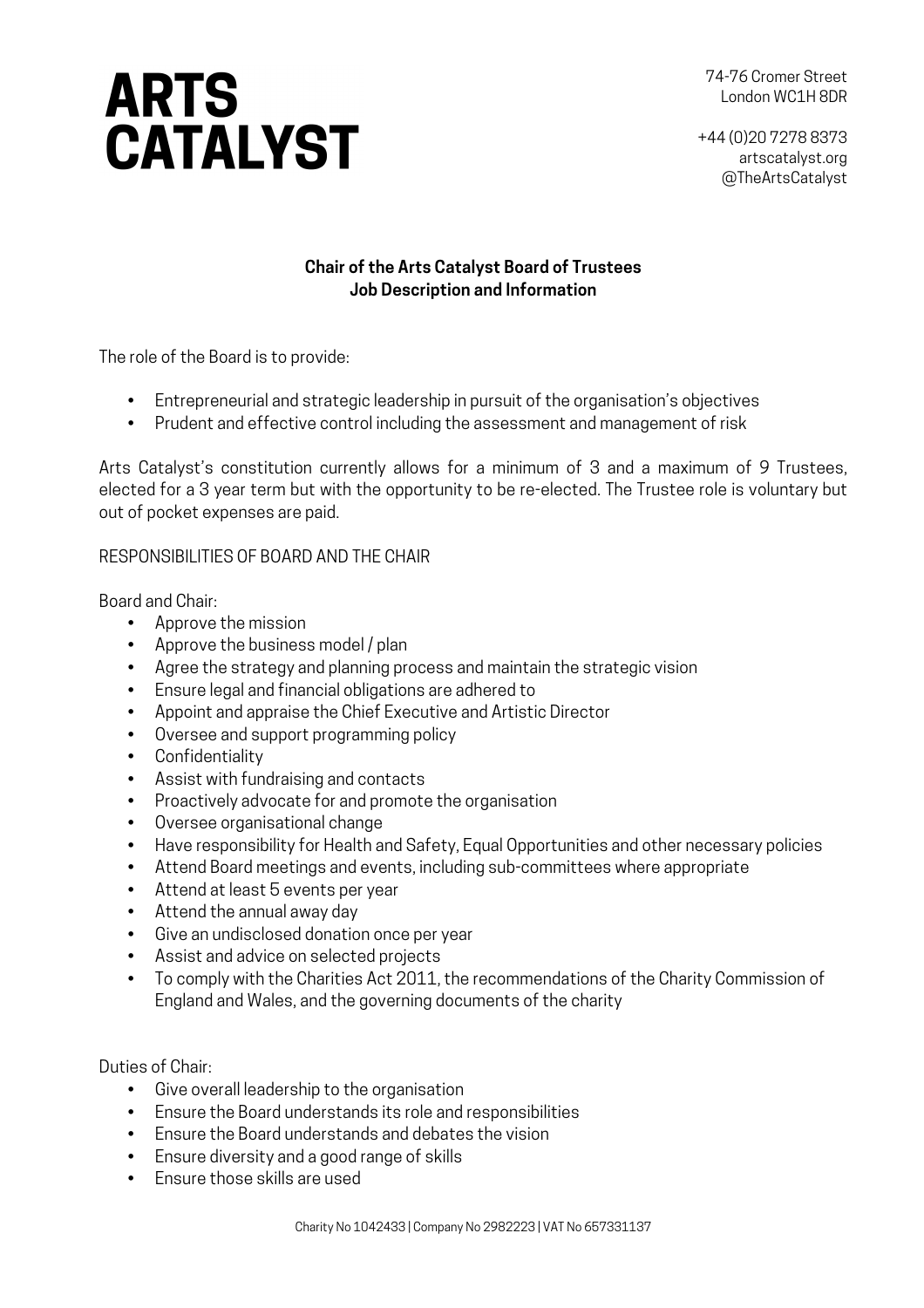- Ensure that meetings are effectively run and minuted, and that decisions are taken
- Ensure succession planning for self, Board and CEO/AD
- Act as alternative spokesperson for the organisation
- Appraise annually Board members and CEO/AD

Chair's relationship with CEO/Artistic Director

- Maintain a good but discerning relationship based on respect, trust and mutual dependence
- Share an understanding of and appreciation for the vision
- Be both a sounding board and critical friend
- Ensure that the CEO/AD has the support they need
- Agree a protocol for communication both personally and within the organisation
- Agree annual cycle, agenda, necessary paperwork and subsequent Minutes for Board meetings

Chairing the meeting:

- Fulfill the agenda and only the agenda
- Ensure that the priority items are discussed first
- Keep the discussion on track
- Stay as neutral as possible
- Summarise and ensure decisions are made for the organisation
- "Protect the weak, control the strong"
- Ensure a good team spirit within meetings

## Eligibility

We are seeking an individual who has:

- Strong leadership skills, who has had 5+ years in a leadership role or capacity
- A track record of working in or with the cultural sector
- Diverse national and international networks (from various sectors)
- Experience and knowledge in fundraising, sponsorship and 'giving'
- A commitment to Arts Catalyst's mission and is able to commit their time to the responsibilities of the role

In summary:

- A good Chair/CEO relationship is crucial to a successful organisation and requires openness and honesty on both sides
- Mutually ensuring a good mix and use of Board skills, a clear understanding of roles and responsibilities, and good procedures should ensure an effective, motivated Board
- Mutually investing time and energy in developing trust and communication between Board and staff is essential

## **Some people are disqualified by law from acting as a trustee including anyone who:**

- Has an unspent conviction for an offence involving deception or dishonesty
- Is an undischarged bankrupt
- Has been removed from trusteeship of a charity by the Courts of the Charity Commission for misconduct or mismanagement
- Has been disqualified from being a company director under the Company Directors Disqualification Act 1986.

A great Chair is…